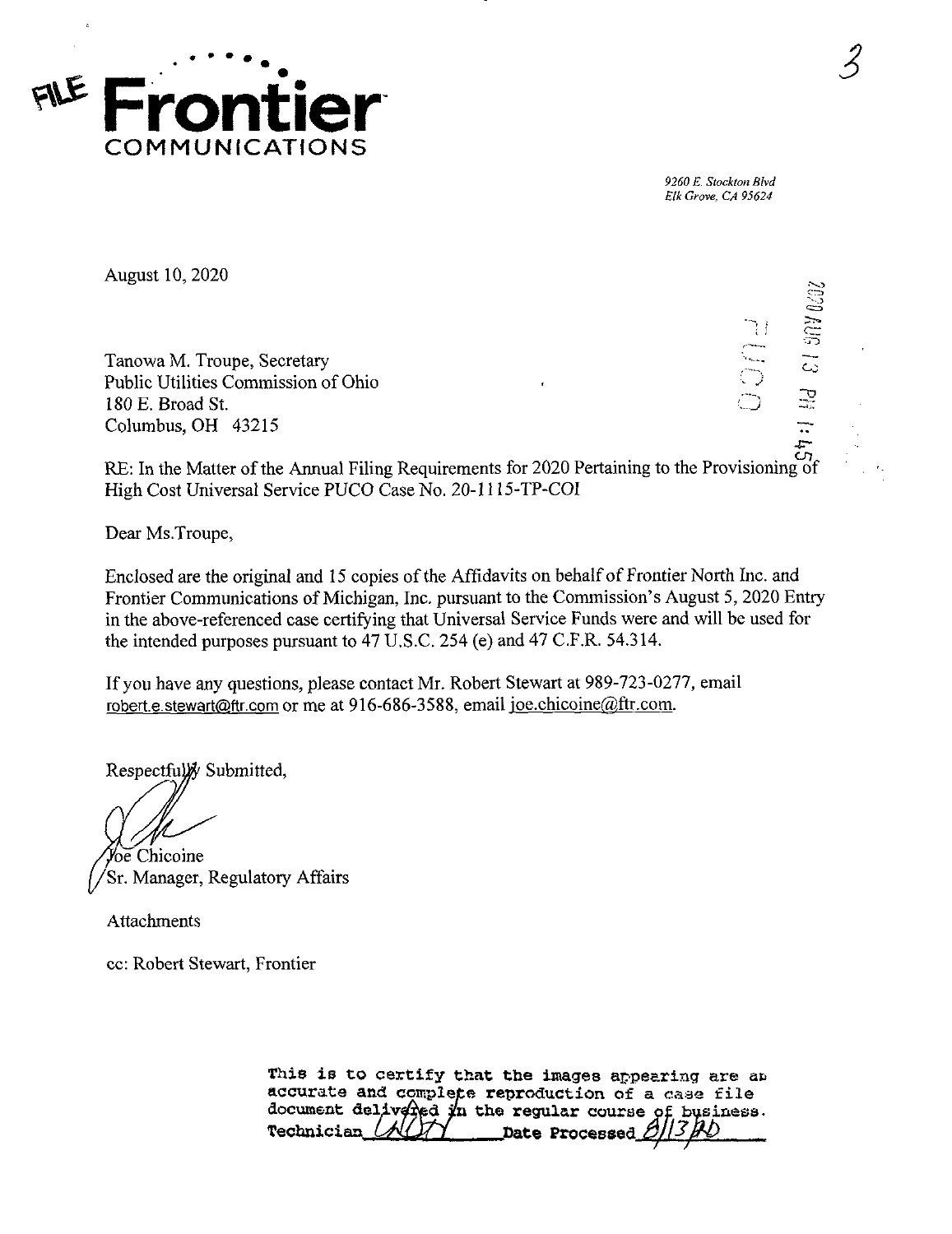### 254(e) Affidavit of Eligible Telecommunication Carriers

#### Affidavit:

As an authorized corporate officer of Frontier Communications of Michigan, Inc., I, under penalty of perjury, hereby affirm familiarity with and understanding of the requirements of the Communications Act of 1934 as amended by the Telecommunications Act of 1996 with respect to the receipt of Universal Service funds and affirm that any such funds that were received in the preceding calendar year (2019) were used and will be used in the coming calendar year (2021) only for the provision, maintenance, and upgrading of facilities and service for which the support is intended pursuant to 47 U.S.C. 254(e) and 47C.F.R. 54.314.

| ------ | ------------<br>study<br>odel s<br>r o o<br>. .<br><u>ru</u> va<br>$\sim$<br>-----<br>___ |  |
|--------|-------------------------------------------------------------------------------------------|--|
| سسا    | $\sim$ 0.0<br>______                                                                      |  |

| Signature | Type or Print Name                                          | Date         |
|-----------|-------------------------------------------------------------|--------------|
|           | Allison M. Ellis, Vice<br>President – Regulatory<br>Affairs | June 2, 2020 |

### STATE OF NORTH CAROLINA COUNTY OF WAKE

Subscribed and Sworn to before me this  $2^{nd}$  day of  $\overline{\int}$ un A.D. 2020

SUSAN A. MILLER<br>Notary Public, North Carolina **Wake County<br>Wy Commission Exoires** My Convnission Expires November 14,2024

*NOTARY Public JitM^*

Commission Expires: